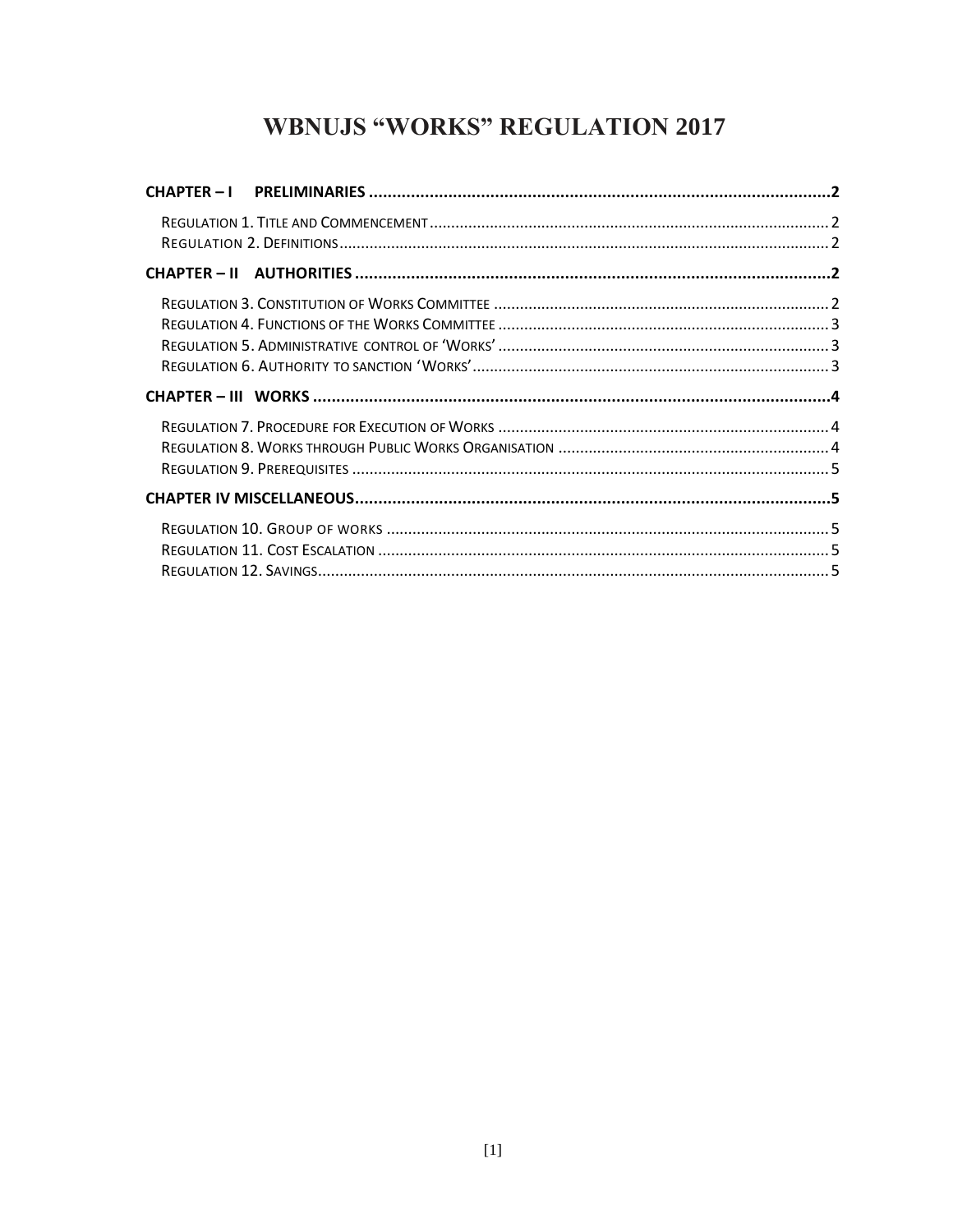## **WBNUJS "WORKS" REGULATIONS 2017**

<span id="page-1-0"></span>*Whereas it may be necessary to consolidate and rationalize the existing regulations and practices on "Works" carried out on behalf of the University so as to ensure efficiency, transparency and fairness, the following regulations are hereby adopted.*

## **CHAPTER – I PRELIMINARIES**

#### <span id="page-1-1"></span>**Regulation 1. Title and Commencement**

- (1) These regulations shall be called WBNUJS "Works" Regulations 2017.
- (2) These regulations shall come into effect on such date as may be notified by the University.

#### <span id="page-1-2"></span>**Regulation 2. Definitions**

- a) "NUJS" means the West Bengal National University of Juridical Sciences
- b) "Vice Chancellor" means the Vice chancellor of NUJS, as defined in Section 12 of WBNUJS Act.
- c) "Executive Council" means the Executive Council of NUJS, as defined in Section 10 of WBNUJS Act.
- d) "Finance Committee" means the Finance committee of NUJS, as defined in Section 8 of WBNUJS Act.
- e) "Registrar" means the Registrar of the NUJS, as defined in Section 12 of WBNUJS Act.
- f) "University" means the NUJS.
- g) "User" includes students, faculty, staff and any such persons who uses or provides any particular facilities in the University.
- h) 'Original Works' includes all new constructions, additions and alterations to existing works, special repairs to newly purchased or previously abandoned buildings or structures, including remodeling or replacement.
- <span id="page-1-3"></span>i) 'Repair works' includes works undertaken to maintain building and fixtures.

## **CHAPTER – II AUTHORITIES**

#### <span id="page-1-4"></span>**Regulation 3. Constitution of Works Committee**

- (1) There shall be a Works Committee of the University for the purpose of recommending and overseeing administrative aspects of works for the University.
- (2) The Vice -Chancellor shall constitute the WorksCommittee.
- (3) The Committee shall comprise of :
	- a) a Chairperson from amongst the Officers of the University;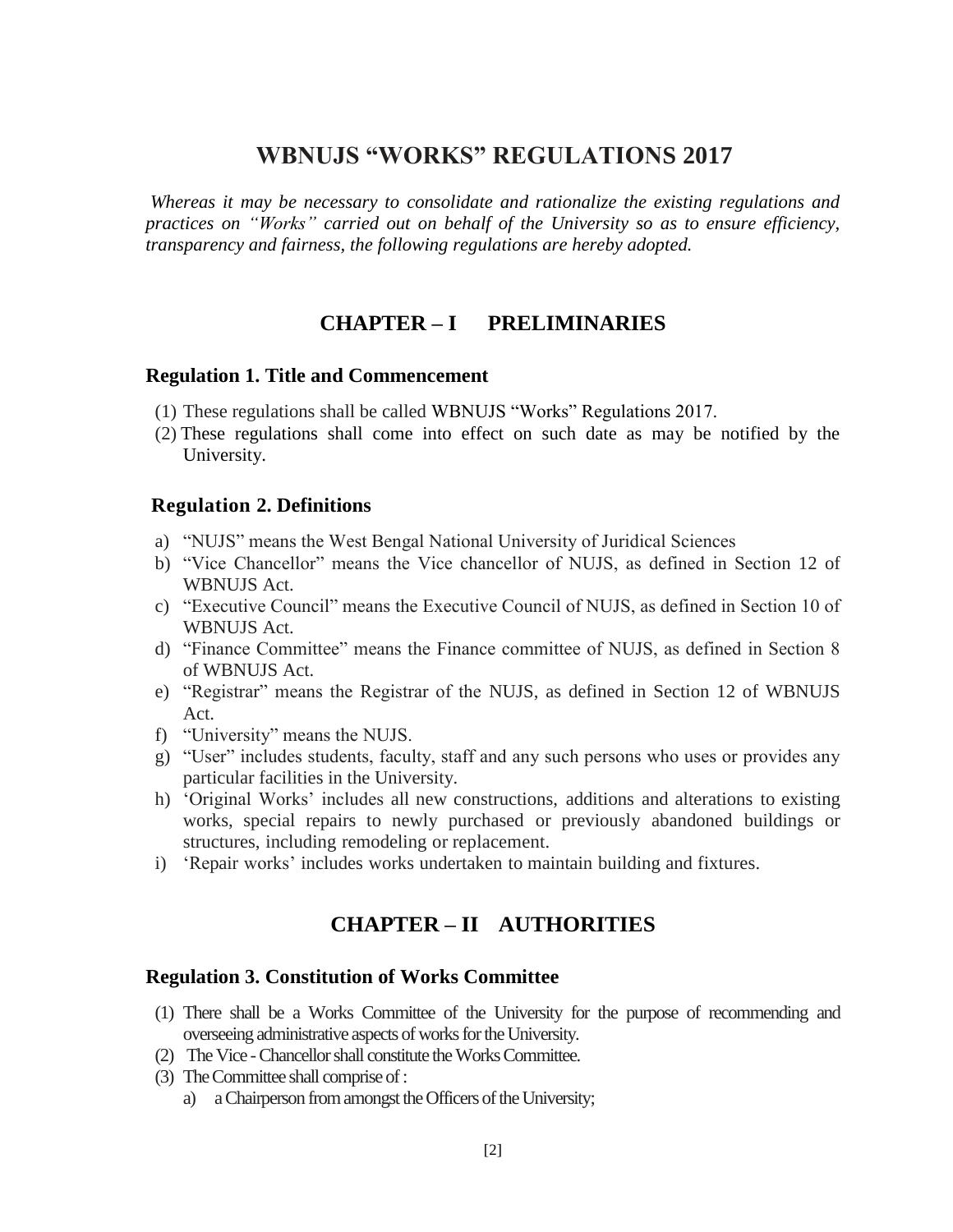- b) Two members from the Faculty; and
- c) Two members from the Administration, one of whom shall act as Member Secretary;
- (4) Three members shall form the quorum for the Committee.
- (5) The term of the procurement committee shall ordinarily be for one year unless the Vice-Chancellor decides otherwise.

#### <span id="page-2-0"></span>**Regulation 4. Functions of the Works Committee**

The functions of the Works Committee shall include :

- a) Drafting of work order / DPR / EOI/ Tender Document/NIQ / etc.
- b) Finalization of Tender Documents
- c) Advising the Vice Chancellor on relevant matters
- d) Identification of relevant specifications
- e) Evaluation of submitted documents
- f) Selection of Vendors / firms /bidders / consultants / service providers, etc.
- g) Conduct of formal or informal inquiry on identification of Contractors/ Architects/Engineers/ etc.
- h) Drafting of any other document as deemed fit by the Works Committee
- i) Any other related matter as the Committee may deem fit or as may be directed by the Vice-Chancellor.

#### <span id="page-2-1"></span>**Regulation 5. Administrative control of 'Works'**

Administrative Control of the 'Works' shall be with:

- (a) the Head of the concerned Department or
- (b) any other person authorized by the Vice-Chancellor,

Provided however that the day-to-day supervision shall vest with the Campus Supervisor of the University.

#### <span id="page-2-2"></span>**Regulation 6. Authority to sanction 'Works'**

(1) Notwithstanding anything contained in any other regulation relating to financial matters, the Vice Chancellor shall, on recommendation of the Works Committee, have the authority to sanction any works under this regulation up to a value of Rupees Five Lakhs.

Provided all such sanction exceeding Rupees One Lakh shall be placed in the next meeting of the Finance Committee for its ratification.

(2) The Finance Committee shall have the authority to sanction all works above Rupees Five Lakhs.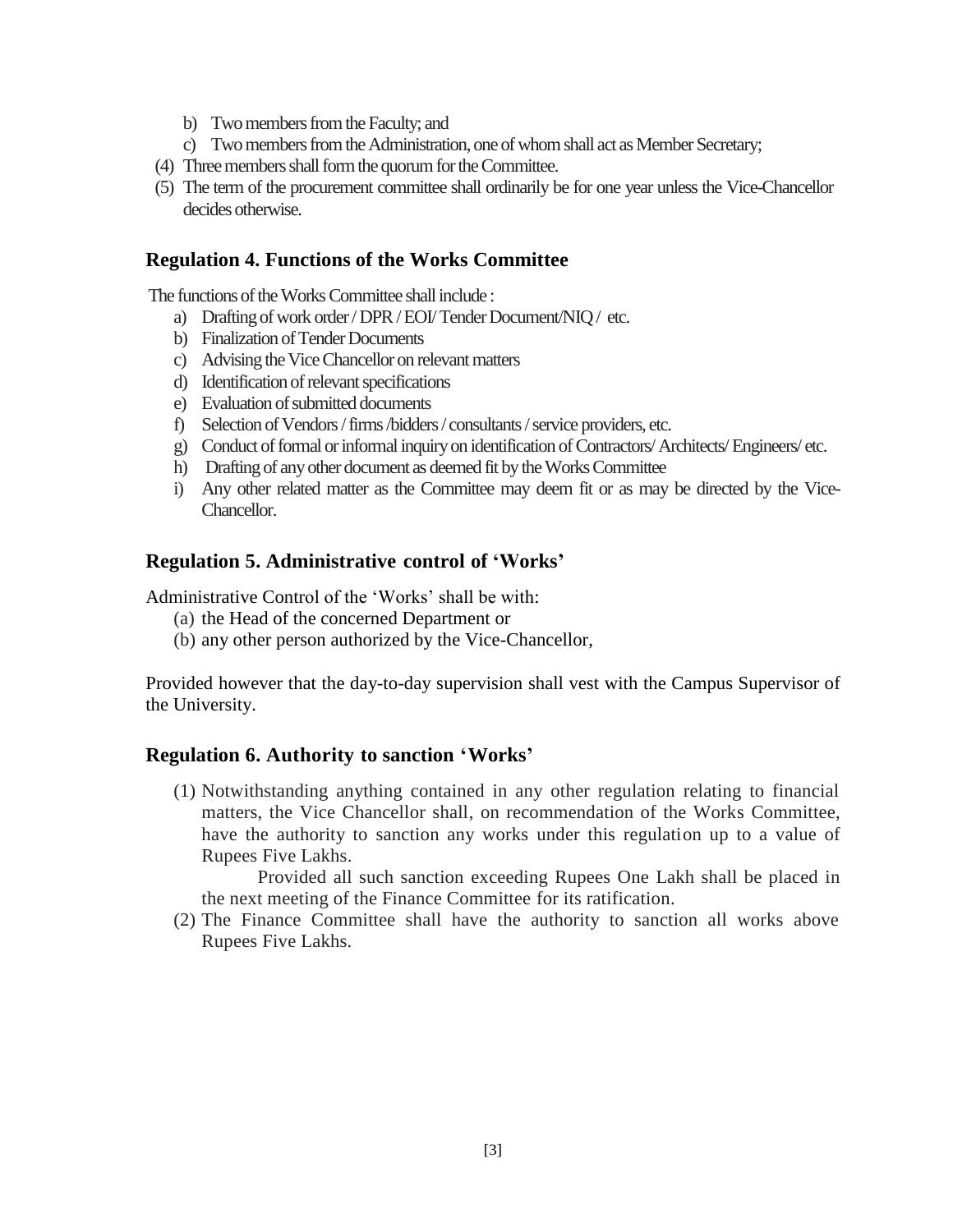## **CHAPTER – III WORKS**

#### <span id="page-3-1"></span><span id="page-3-0"></span>**Regulation 7. Procedure for Execution of Works**

The broad procedure to be followed by the University for execution of 'Works' shall be as under:-

- (a) preparation of detailed design and estimates shall precede any sanction for works.
- (b) No work shall be undertaken without the Administrative and Financial Approval by the Vice-Chancellor or Finance Committee, as the case may be;
- (c) For works of value of up to Rupees five lakhs, the Works Committee shall select a contractor through limited tender process. For all such 'Works', limited tender quotations shall be obtained from at least three contractors. Notice inviting quotation shall be uploaded in the University website and minimum of seven days shall be given for submission of quotation;
	- i. Provided that for works of value up to Rupees one lakh, the Works Committee may
		- A. select a contractor in consultation with the Campus Supervisor, or
		- B. Authorise the Campus Supervisor to execute the work through hired labour and/or to procure required materials from open market, with such condition as the Works Committee may deemed fit.
- (d) For works of value exceeding Rupees five lakhs, the Works Committee shall select a contractor through open tender advertisement. Notice inviting tender shall be published on the centralized e-tender portal of the central/state government. Intimation of such notice shall also be given in the Indian Trade Journal (ITJ), published by the Director General of Commercial Intelligence and Statistics, Kolkata and at least in one daily newspaper having wide circulation and also on the University website;
- (e) Execution of Contract Agreement or Award of work should be done before commencement of the work;
- (f) Final payment for work shall be made only on the personal certificate of the Campus Supervisor and/or Engineer and/or Head of Department and/or any other authorized person, an of execution of the work in the format given below:

" I/We …………………..……, Campus Supervisor/Engineer/Head of Department/any other authorized person am/are personally satisfied that the work (Description of Work) has been executed as per the specifications laid down in the Contract Agreement/Work order and the workmanship is up to the requisite standards."

#### <span id="page-3-2"></span>**Regulation 8. Works through Public Works Organisation**

Notwithstanding anything contained in the Regulation 7, the Works Committee may, at its discretion, assign any original/repair works of any value to any Public Works Organisation which includes State Public Works Divisions, other Central Government organisations authorised to carry out civil or electrical works such as Central Public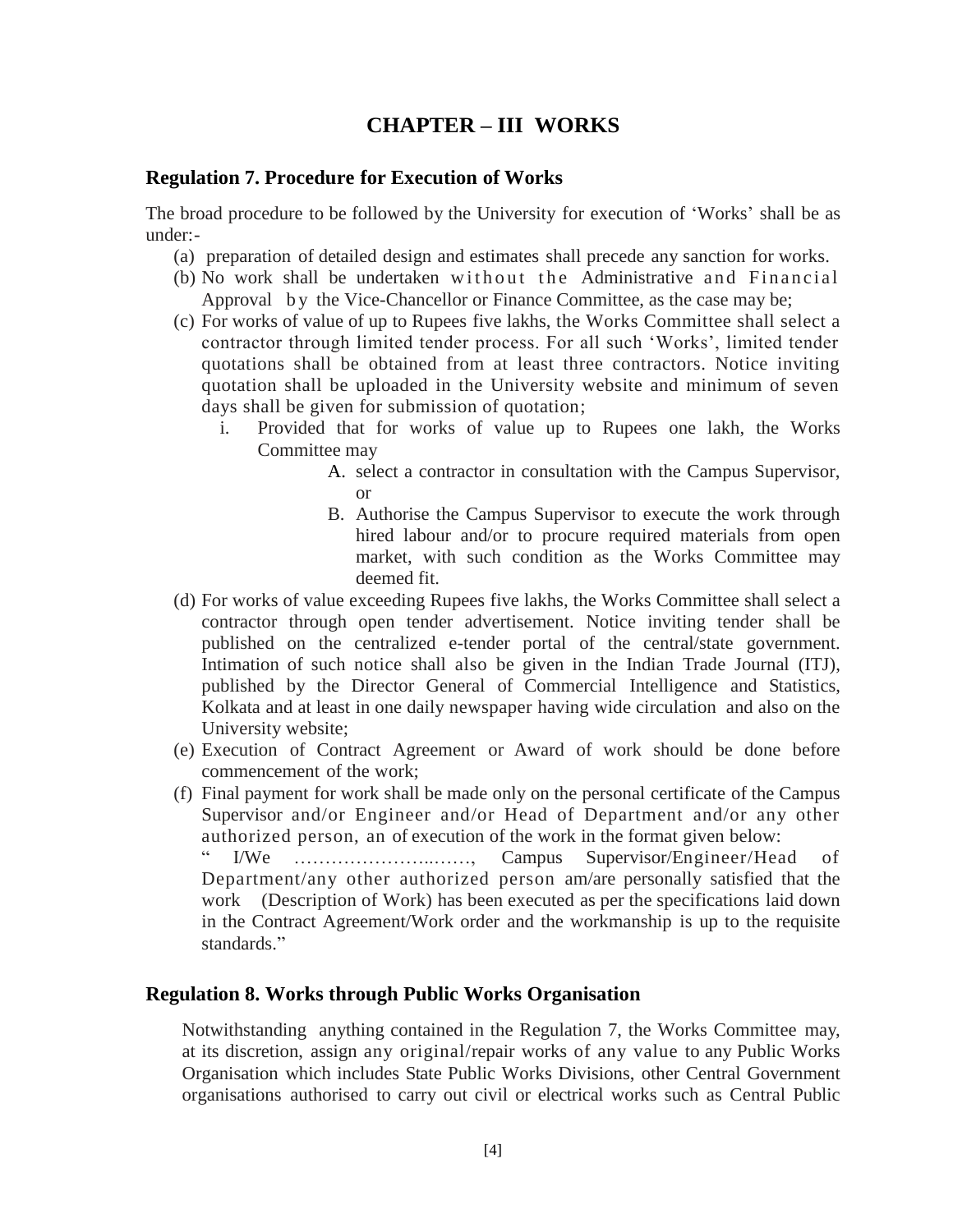Works Department (CPWD), Military Engineering Service (MES), Border Roads Organisation etc. or Public Sector Undertakings set up by the Central or State Government to carryout civil or electrical works, etc.

#### <span id="page-4-0"></span>**Regulation 9. Prerequisites**

(1)No works shall be commenced or liability incurred in connection with it until, -

(a) administrative approval has been obtained from the appropriate authority as specified in Regulation 6.

(b) sanction to incur expenditure has been obtained as mentioned in Regulation 6;

(c) a properly detailed design has been sanctioned;

(d) funds to cover the charge during the year have been provided by competent authority;

- (e) tenders invited and processed in accordance with Regulation 7;
- (f) a Work Order issued.
- (2) On grounds of urgency or otherwise, if it becomes necessary to carry out a work or incur a liability under circumstances when the provisions set out under paragraph 1 of regulation 9 cannot be complied with, the Vice-Chancellor may authorise such work on his own judgment.
- <span id="page-4-1"></span>(3) Any development of a project considered necessary while a work is in progress, which is not contingent on the execution of work as first sanctioned, shall have to be covered by a supplementary approval.

## **CHAPTER IV MISCELLANEOUS**

#### <span id="page-4-2"></span>**Regulation 10. Group of works**

For purpose of approval and sanctions, a group of works which forms one project, may be considered as one work.

#### <span id="page-4-3"></span>**Regulation 11. Cost Escalation**

The Vice-Chancellor shall have the powers to accept and approve, on the recommendation of the Works Committee, any escalation to the cost of the awarded works.

Provided that where after escalation the revised value of the works exceeds Rupees Five Lakhs the sanction of the Finance Committee shall be necessary.

#### <span id="page-4-4"></span>**Regulation 12. Savings**

(1) Where any "Works" is being contemplated or executed in furtherance of any project or grant, execution of such work shall be governed by the terms and conditions of such project or grant as the case may be. However, in absence of any such terms or conditions the present regulation shall apply.